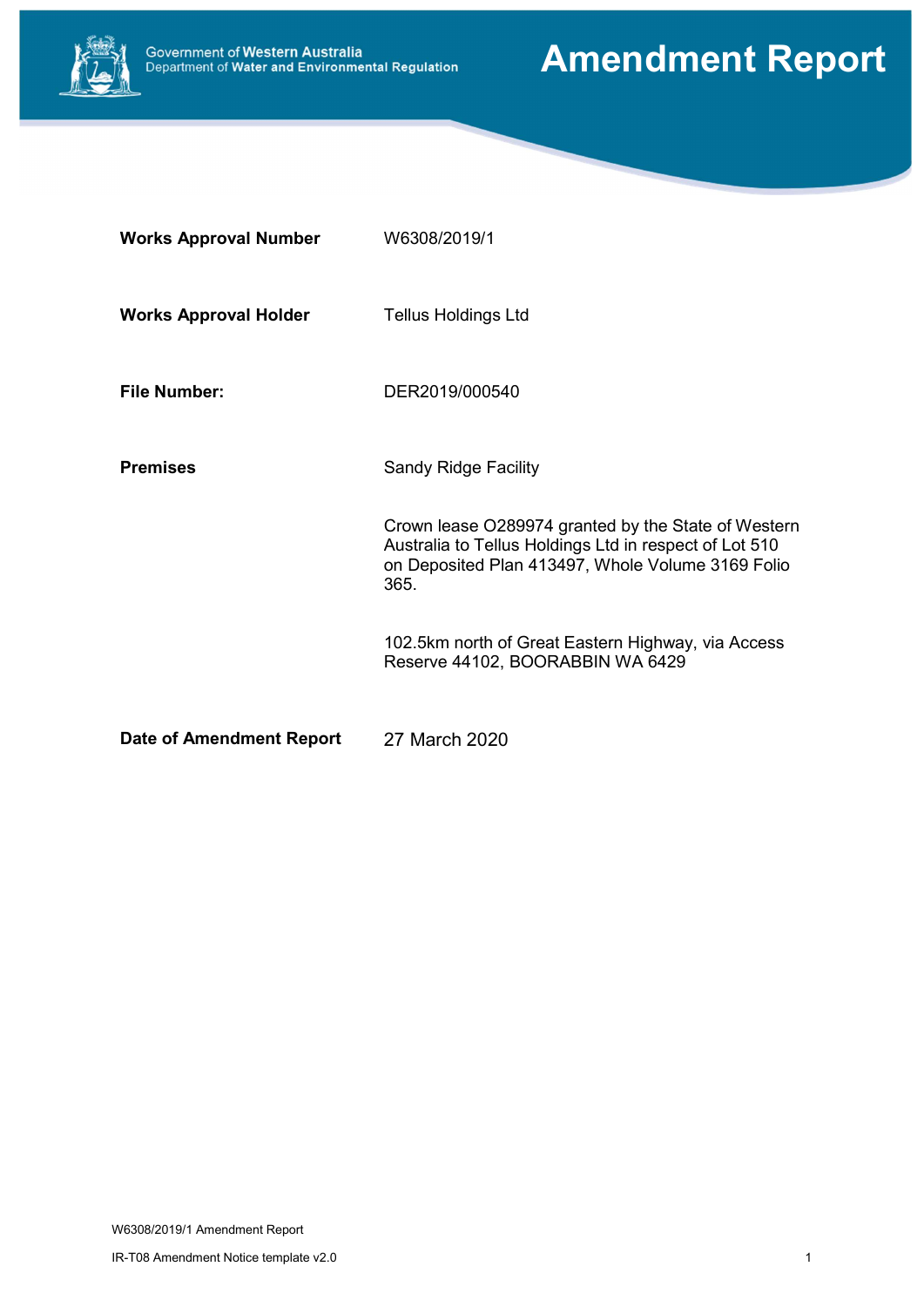# 1. Definitions

#### **Definitions**

In this Amendment Report, the terms in Table 1 have the meanings defined.

#### Table 1: Definitions

| <b>Term</b>                       | <b>Definition</b>                                                                                                                                                                          |  |  |
|-----------------------------------|--------------------------------------------------------------------------------------------------------------------------------------------------------------------------------------------|--|--|
| <b>Amendment Report</b>           | refers to this document                                                                                                                                                                    |  |  |
| Category/ Categories/<br>Cat.     | categories of Prescribed Premises as set out in Schedule 1 of the<br><b>EP Regulations</b>                                                                                                 |  |  |
| <b>CEO</b>                        | means Chief Executive Officer.                                                                                                                                                             |  |  |
|                                   | CEO for the purposes of notification means:                                                                                                                                                |  |  |
|                                   | <b>Director General</b><br>Department Administering the Environmental Protection Act<br>1986<br>Locked Bag 33 Cloisters Square<br>PERTH WA 6850                                            |  |  |
|                                   | info@dwer.wa.gov.au                                                                                                                                                                        |  |  |
| <b>Delegated Officer</b>          | an officer under section 20 of the EP Act                                                                                                                                                  |  |  |
| Department                        | means the department established under section 35 of the Public<br>Sector Management Act 1994 and designated as responsible for<br>the administration of Part V, Division 3 of the EP Act. |  |  |
| <b>DWER</b>                       | Department of Water and Environmental Regulation                                                                                                                                           |  |  |
| EP Act                            | Environmental Protection Act 1986 (WA)                                                                                                                                                     |  |  |
| <b>Existing Works</b><br>Approval | The Works Approval issued under Part V, Division 3 of the EP Act<br>and in force prior to the commencement of and during this review                                                       |  |  |
| Facility                          | refers to the Sandy Ridge Facility                                                                                                                                                         |  |  |
| <b>Works Approval</b><br>Holder   | refers to Tellus Holdings Ltd                                                                                                                                                              |  |  |
| Occupier                          | has the same meaning given to that term under the EP Act.                                                                                                                                  |  |  |
| <b>Prescribed Premises</b>        | has the same meaning given to that term under the EP Act.                                                                                                                                  |  |  |
| Premises                          | refers to the premises to which this Amendment Report applies, as<br>specified at the front of this Amendment Report.                                                                      |  |  |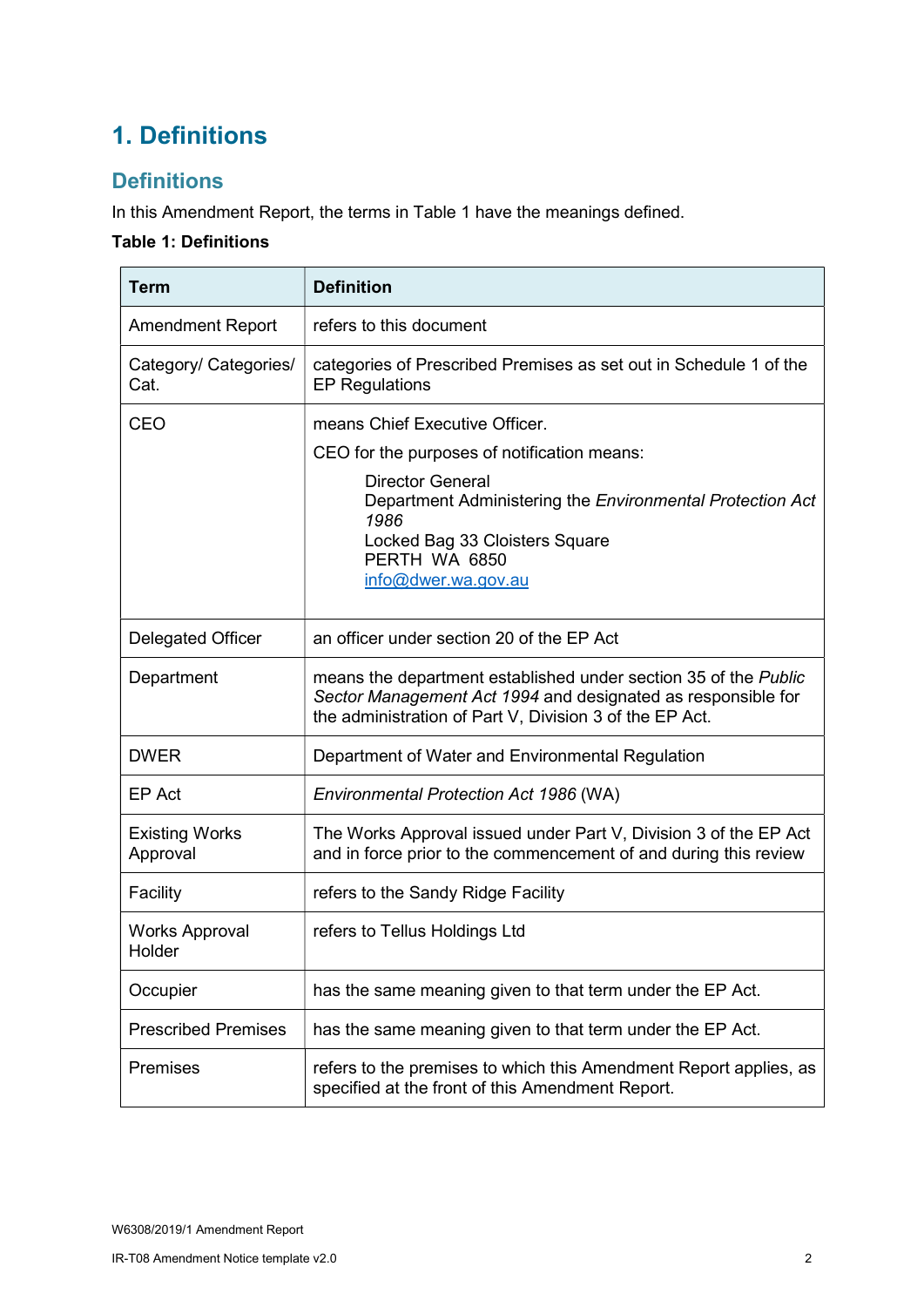# 2. Amendment Report

This amendment is made pursuant to section 59 of the *Environmental Protection Act 1986* (EP Act) to amend the Works Approval issued under the EP Act for a prescribed premises as set out below. This notice of amendment is given under section 59B(9) of the EP Act.

The scope of this amendment is limited only to the administrative correction to works approval conditions 2 and 3 of W6308/2019/1, and the inclusion of a defined term, as discussed further in Section 3 of this report.

The following guidance statements have informed the decision made on this amendment.

- Guidance Statement: Regulatory Principles (July 2015)
- Guidance Statement: Licence Duration (August 2016)
- Guidance Statement: Decision Making (June 2019)

### 3. Amendment description

Works Approval W6308/2019/1 was granted to the Works Approval Holder on 7 February 2020 to construct infrastructure associated with Category 61, 61A, 65 and 66 activities at the Sandy Ridge Facility. The Sandy Ridge Facility (Facility) is an open-cut kaolin mine and near surface geological repository under development, located approximately 75 kilometres (km) north-east of Koolyanobbing in the Shire of Coolgardie, within the Goldfields Region of Western Australia.

It was noted following the granting of W6308/2019/1 that there was an administrative error to conditions 2 and 3 of the Works Approval, relating to a formatting/numbering error for both conditions. It was also noted that the term impervious, used within W6308/2019/1 was not included within the definitions table of the works approval. DWER has initiated this amendment to correct these administrative errors.

# 4. Amendment history

Table 2 provides the amendment history for W6308/2019/1.

#### Table 2: Works Approval Amendments

| <b>Instrument</b> | <b>Issued</b> | <b>Description</b>                                                                      |  |
|-------------------|---------------|-----------------------------------------------------------------------------------------|--|
| W6308/2019/1      | 7/02/2020     | Works Approval granted                                                                  |  |
| W6308/2019/1      | 27/03/2020    | Works Approval Amendment to correct administrative errors within<br>granted instrument. |  |

### 5. Works Approval Holder's comments

The Works Approval Holder was provided with the draft amended Works Approval and Amendment Report on 27 February 2020. The Works Approval Holder responded on 23 March 2020, confirming there were no objections to the proposed amendment.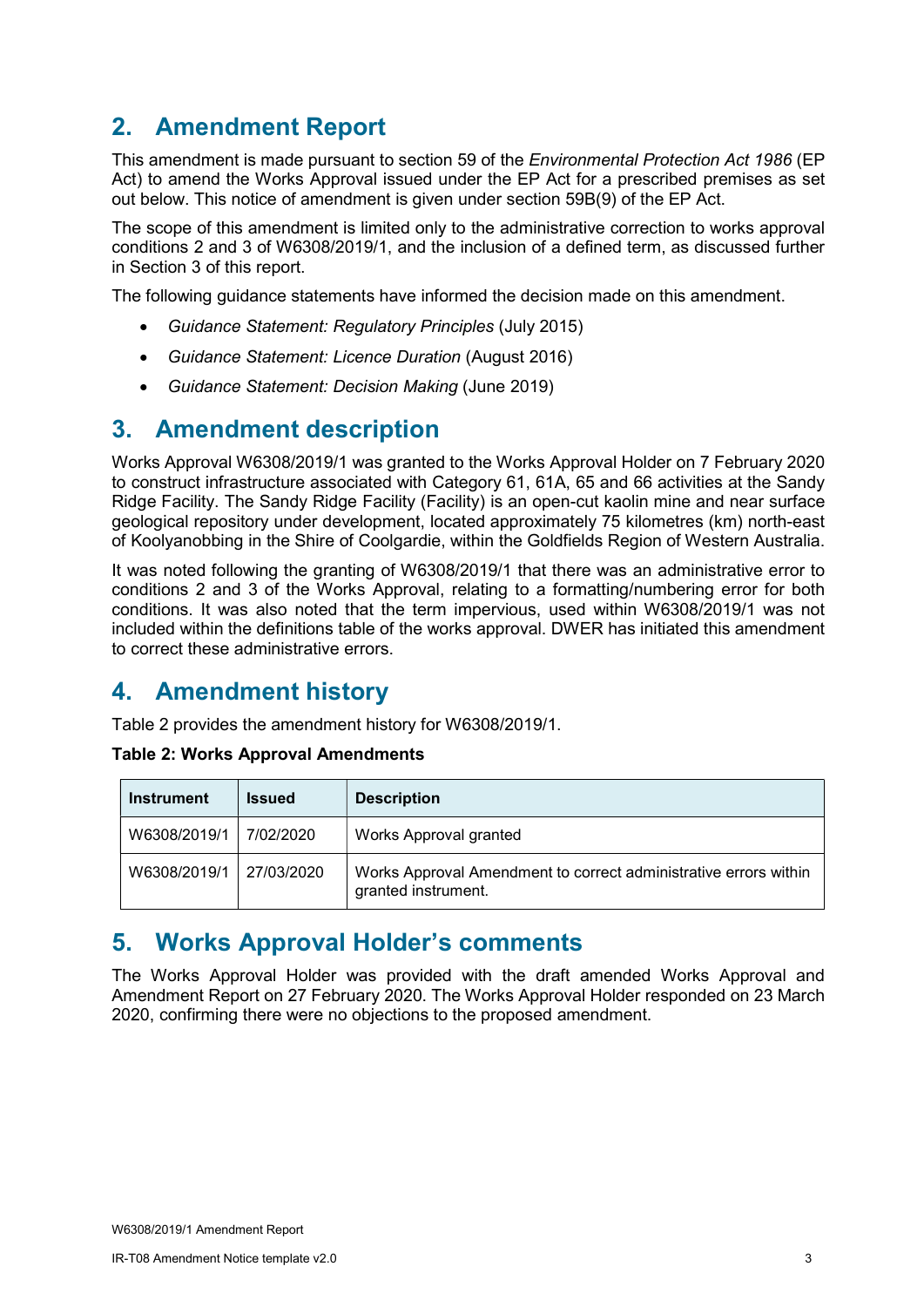## 6. Decision

The Delegated Officer considers the inclusion of a defined term and the amendment to condition 2 and 3 of W6308/2019/1 necessary to correct the administrative errors identified in the granted instrument. The amendment to these conditions on the Works Approval is not considered to alter the existing risk profile of the premises.



Digitally signed by Tracey Hassell Date: 2020.03.27 13:27:29 +08'00'

#### Tracey Hassell A/MANAGER WASTE INDUSTRIES REGULATORY SERVICES

an officer delegated under section 20 of the Environmental Protection Act 1986 (WA)